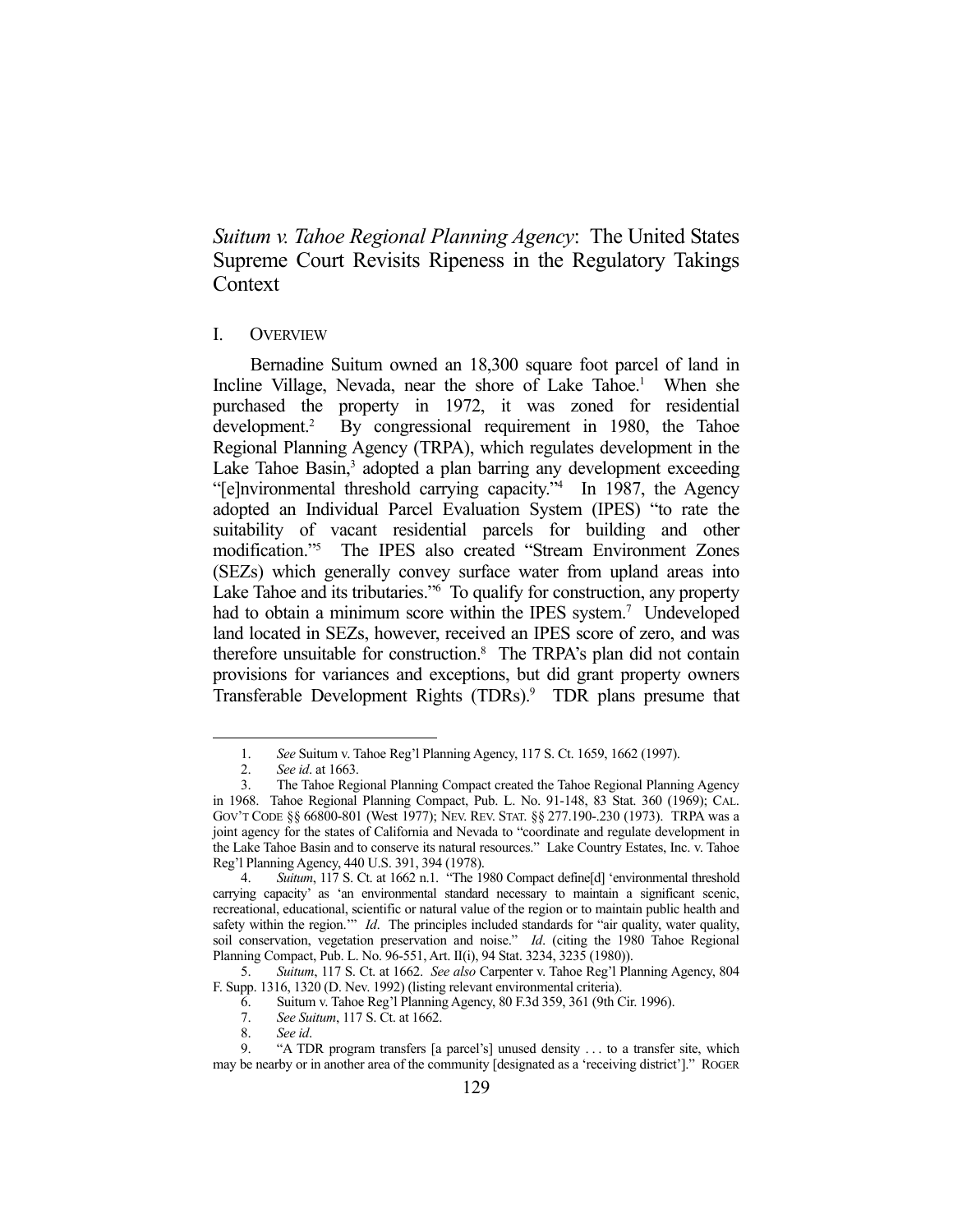certain property rights are severable from others and are therefore transferable to other parcels.<sup>10</sup> In practice, these plans enable property owners to sell their unused development rights to owners of other parcels.<sup>11</sup>

 Seventeen years after acquiring her property, Suitum applied to the TRPA for permission to construct a house.<sup>12</sup> Under the IPES rating system, the TRPA concluded that Suitum's parcel could not be developed because it was located entirely in an SEZ.<sup>13</sup> Accordingly, Suitum was entitled to receive some TDRs.<sup>14</sup> She did not, however, attempt to obtain or transfer any of her TDRs.15 Rather, she filed a complaint for just compensation under 42 U.S.C. § 1983, claiming that the TRPA's decision comprised a "taking" of her property.16 Suitum alleged that the Agency's restrictions deprived her of all reasonable and economically viable use of her property<sup>17</sup> and constituted a taking without just compensation in violation of the Fifth and Fourteenth Amendments.18 In response, TRPA contended that Suitum's takings claim was not ripe for adjudication because Suitum lacked a final agency decision regarding the extent of

A. CUNNINGHAM ET AL., THE LAW OF PROPERTY § 9.22, at 644 (2d ed. 1993) (citing D. MANDELKER, LAND USE LAW § 11.26 (1982)).

 <sup>10.</sup> *See* Dennis J. McEleney, *Using Transferable Development Rights to Preserve Vanishing Landscapes and Landmarks*, 83 ILL. B.J. 634, 635 (1995).

 <sup>11.</sup> *See id.*; *Suitum*, 117 S. Ct. at 1663. The TDR program was "'an elaborate system . . . ,' which allow[ed] for transfers of land coverage, residential development rights, and residential allocations. A property owner [could] transfer land coverage to a receiving parcel within the same hydrologic zone allowing for construction of a larger project on the receiving parcel. For property within a SEZ, the property owner [was] allowed to transfer one percent of the total property area." *Suitum*, 80 F.3d at 361 (quoting Carpenter v. Tahoe Reg'l Planning Agency, 804 F. Supp. 1316, 1320 (D. Nev. 1992)).

 <sup>12.</sup> *See Suitum*, 117 S. Ct. at 1663. The 1987 plan outlined four criteria to be met before construction of a single family residence could be approved: (1) an IPES score above that which was established for development in that year, (2) a residential development right, (3) adequate land coverage, and (4) a residential allocation. *See Suitum*, 80 F.3d at 361.

 <sup>13.</sup> *See Suitum*, 117 S. Ct. at 1663.

 <sup>14.</sup> There was no dispute that as an owner of an undeveloped lot, Suitum possessed one automatically receivable Residential Development Right. She also controlled Land Coverage Rights for 183 square feet (1%) of her property. Additionally, Suitum had rights to three additional Residential Development Rights. *See Suitum*, 117 S. Ct. at 1663.

 <sup>15.</sup> *See id*.

 <sup>16.</sup> *See id*.

 <sup>17.</sup> The Supreme Court "has examined the 'taking' question by engaging in essentially ad hoc, factual inquiries that have identified several factors—such as the economic impact of the regulation, its interference with reasonable investment backed expectations, and the character of the government action—that have particular significance." Hodel v. Virginia Surface Mining & Reclamation Ass'n, 452 U.S. 264, 295 (1980) (quoting Kaiser Aetna v. United States, 444 U.S. 164, 175 (1979) (citations omitted)).

 <sup>18.</sup> *See Suitum*, 117 S. Ct. at 1663.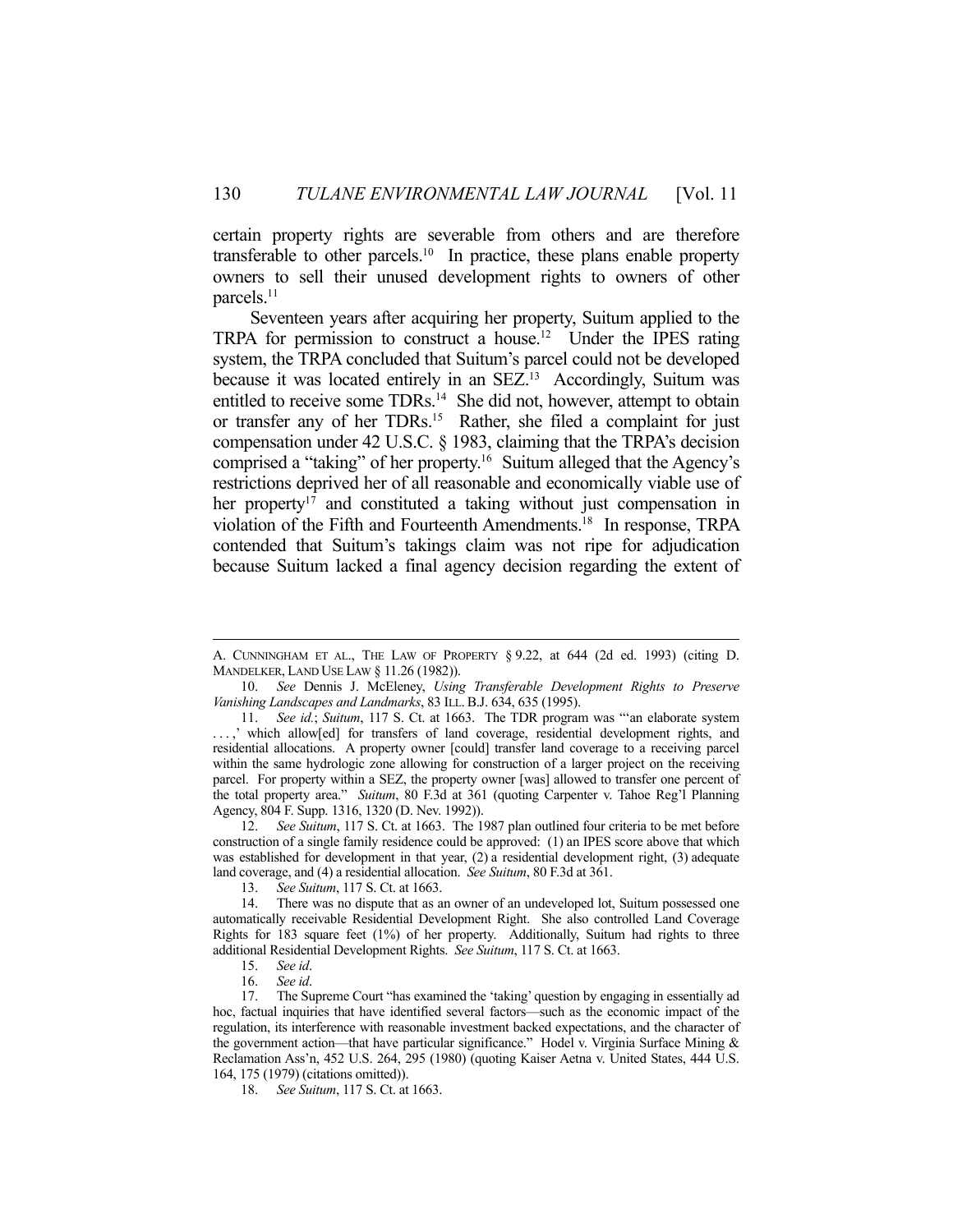development permissible on her land.<sup>19</sup> Suitum responded that any attempt to transfer her TDRs would be an "idle and futile act" because the TDR program was a "sham."20 After concluding that Suitum's claim was not ripe, the district court granted summary judgment to the TRPA because a final decision had not been reached regarding the permissible uses of Suitum's property.<sup>21</sup> The Ninth Circuit Court of Appeals affirmed the ripeness ruling for the same reasons.<sup>22</sup> The United States Supreme Court granted certiorari and held that Suitum's claim was ripe, despite her failure to attempt to obtain and sell the TDRs she had or was eligible to receive, and remanded the case to the Ninth Circuit for adjudication of the substantive takings claim.23 *Suitum v. Tahoe Regional Planning Agency*, 117 S. Ct. 1659 (1997).

#### II. BACKGROUND

1

There are two "independent prudential hurdles"<sup>24</sup> that a plaintiff must address when bringing a regulatory taking claim against a state entity in a federal court. First, the plaintiff must demonstrate that she secured a "final decision regarding the application of the [challenged] regulations to the property at issue" from the government entity charged with implementing the regulations.<sup>25</sup> Second, the plaintiff must demonstrate the she sought "compensation through the procedures the state provided for doing so."26 A plaintiff must meet these two burdens to satisfy the ripeness requirement before a court will consider the

 <sup>19.</sup> *See id*. The Agency introduced an affidavit from a real estate appraiser stating the fair market value of Suitum's TDRs. The Agency maintained, however, that the actual benefits of Suitum's TDRs could "only be known if she pursue[d] an appropriate . . . application." *Suitum*, 117 S. Ct. at 1664.

 <sup>20.</sup> *Id.* at 1664. Suitum introduced a former TRPA staff member's testimony that the TDR program had produced no sales and that her land had no marketable development rights. This testimony was excluded by the trial court since the individual was not an appraiser qualified to provide valuation of development rights. *See* Suitum v. Tahoe Reg'l Planning Agency, 80 F.3d 359, 363 (9th Cir. 1996).

 <sup>21.</sup> *See* Suitum v. Tahoe Reg'l Planning Agency, No. CV-N-91-040-ECR (D. Nev., Mar. 30, 1994) (order granting summary judgment to TRPA).

 <sup>22.</sup> *Suitum*, 80 F.3d at 359.

 <sup>23.</sup> The Ninth Circuit, in turn, vacated its previous opinion and remanded the case to the district court for further proceedings. *See* Suitum v. Tahoe Reg'l Planning Agency, 123 F.3d 1322 (9th Cir. 1997).

 <sup>24.</sup> *Suitum*, 117 S. Ct. at 1664.

 <sup>25.</sup> Williamson County Reg'l Planning Comm'n v. Hamilton Bank of Johnson City, 473 U.S. 172, 186 (1985). This requirement "follows from the principle that only a regulation that 'goes too far,' results in a taking under the Fifth Amendment." *Suitum*, 117 S. Ct. at 1665 (quoting Pennsylvania Coal v. Mahon, 260 U.S. 393, 415 (1922)).

 <sup>26.</sup> *Williamson County*, 473 U.S. at 194. This requirement stems from the Fifth Amendment's stipulation that only takings without just compensation violate the Amendment. *See Suitum*, 117 S. Ct. at 1665.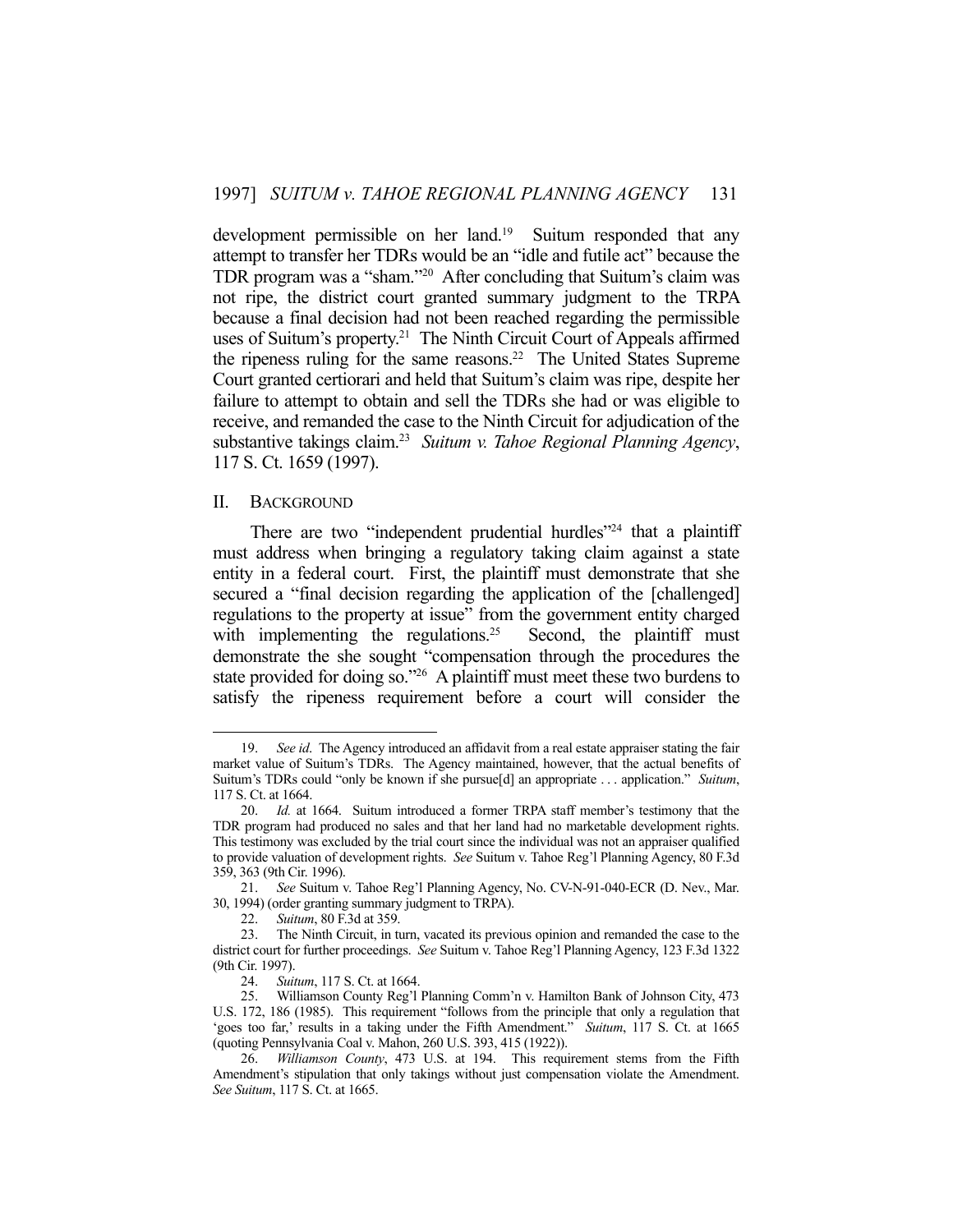substantive merits of a regulatory takings claim.<sup>27</sup> Ripeness is considered a jurisdictional issue and may therefore arise at any point in the life of a case.28

 In general, the ripeness requirement "derives directly from the caseor-controversy requirement of Article III" of the United States Constitution.29 According to the Supreme Court, "[r]ipeness is peculiarly a question of timing."30 Findings of nonjusticiability usually arise when a plaintiff prematurely challenges the constitutionality of a regulatory scheme.<sup>31</sup> A pivotal element in a regulatory taking case is a final determination by a zoning commission regarding the exact type and extent of development permitted.<sup>32</sup>

 Constitutional scholar Laurence Tribe has commented that the classification of a controversy as unripe for federal adjudication "cannot be reduced to an orderly, much less a highly principled and predictable, process,"33 because its purpose is to prevent the courts from entangling themselves in abstruse disagreements over governmental schemes.<sup>34</sup> Plaintiffs contending that a government regulation presents an unconstitutional taking without just compensation must usually "exhaust all avenues for obtaining compensation before the issue is deemed ripe."35

 The United States Supreme Court's application of the ripeness doctrine in land use cases began in 1978 when it decided *Penn Central Transportation Co. v. New York City*. 36 In that case, the owner of the Grand Central Terminal in New York City submitted plans to the New York City Landmark Preservation Commission to construct a large office building atop the Terminal. $37$  The Commission rejected the application and the owner filed suit, claiming that the Landmark Preservation Law had "taken" its property without just compensation.<sup>38</sup> The Court held that no taking of the property had occurred, as other permissible uses were

 <sup>27.</sup> *See Williamson County*, 473 U.S. at 186.

 <sup>28.</sup> *See* Gregory Overstreet, *The Ripeness Doctrine of the Taking Clause: A Survey of Decisions Showing Just How Far Federal Courts Will Go to Avoid Adjudicating Land Use Cases*, 10 J. LAND USE & ENVTL. L. 91, 93 (1994).

<sup>29.</sup> LAURENCE H. TRIBE, AMERICAN CONSTITUTIONAL LAW § 3-10, at 77 (2d ed. 1988).

 <sup>30.</sup> *Id*. at 78 (citing Regional Rail Reorganization Act Cases, 419 U.S. 102, 140 (1974)).

 <sup>31.</sup> *See id*.

 <sup>32.</sup> *See* MacDonald, Sommer & Frates v. County of Yolo, 477 U.S. 340, 351-53 (1986).

 <sup>33.</sup> TRIBE, *supra* note 29, § 3-10, at 82.

 <sup>34.</sup> *See id.* § 3-10, at 77-78 (citing Abbott Laboratories v. Gardner, 387 U.S. 136, 148 (1967)).

 <sup>35.</sup> *Id.* § 3-10, at 80.

 <sup>36. 438</sup> U.S. 104 (1978).

 <sup>37.</sup> *See id*. at 117.

 <sup>38.</sup> *See id*.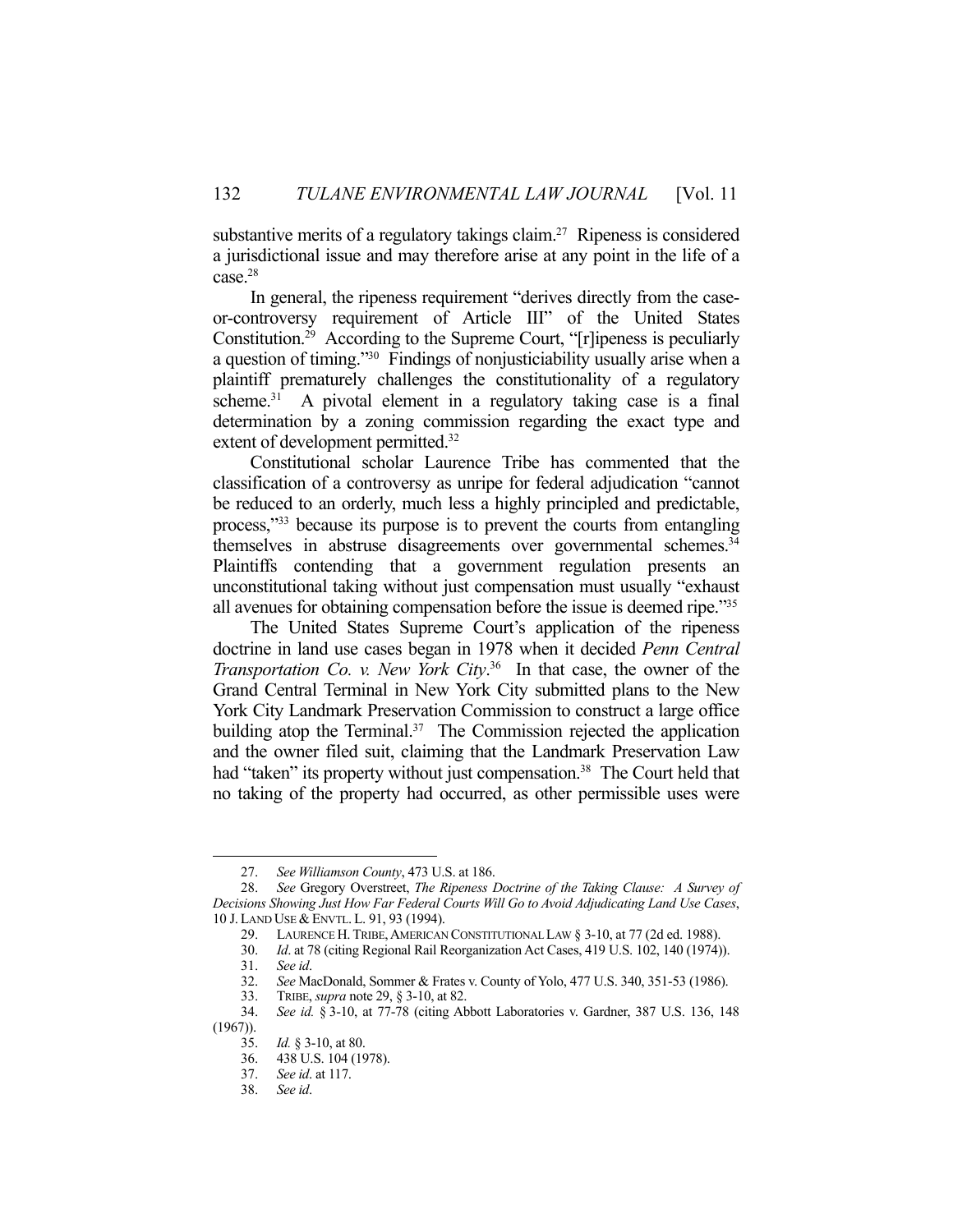available to the owner.<sup>39</sup> Since the owner had not reapplied or submitted alternative plans, the Court could not conclude that the Commission would oppose a smaller building.<sup>40</sup> While the Court did not directly address ripeness in *Penn Central*, commentators have asserted that "[t]his decision paved the way for subsequent requirements that an applicant modify or resubmit a proposal before a case is ripe."41

*Agins v. City of Tiburon* was the first case in which the United States Supreme Court employed the ripeness doctrine to avoid adjudication of the merits of a regulatory takings claim.<sup>42</sup> In that case, landowners challenged zoning ordinances that restricted the number of houses they could build on their property.43 They filed suit without first seeking approval for any specific development of their land.<sup>44</sup> The Court held that since the owners "ha[d] not submitted a plan for development of their property as the ordinances permit[ted], there [was] as yet no concrete controversy regarding the application of the specific zoning provision."<sup>45</sup>

 The following year, the Supreme Court heightened the ripeness hurdle in *Hodel v. Virginia Surface Mining & Reclamation Ass'n*. 46 In *Hodel*, coal producers and landowners challenged the enactment of the Surface Mining Control and Reclamation Act of  $1977<sup>47</sup>$  as a taking of their property.48 The Court found the claim failed the ripeness test, since it "presented no concrete controversy concerning either application of the Act to particular surface mining operations or its effect on specific parcels of land."49 The Court held that since there was "no indication in the record that appellees ha[d] availed themselves of the opportunities provided by the Act to obtain administrative relief by requesting . . . a variance," the case was not ripe for adjudication.<sup>50</sup> Accordingly, *Hodel* 

 <sup>39.</sup> *See id.* at 137. The law granted TDRs to the owners who argued their dissatisfaction with the program. Nevertheless, the Court found that the rights were valuable, and could be transferred to at least eight parcels in the vicinity of the Terminal. The Court held that these rights mitigated any taking that might have occurred. *See Penn Central*, 438 U.S. at 137.

 <sup>40.</sup> *See id.*

 <sup>41.</sup> Patrick W. Maraist, *A Statutory Beacon in the Land Use Ripeness Maze: The Florida Private Property Rights Protection Act*, 47 FLA. L.REV. 411, 422 (1995).

 <sup>42. 447</sup> U.S. 255 (1980).

 <sup>43.</sup> *See id*. at 257.

 <sup>44.</sup> *See id*.

 <sup>45.</sup> *Id.* at 260.

 <sup>46. 452</sup> U.S. 264 (1981).

 <sup>47. 30</sup> U.S.C. § 1201 (1994).

 <sup>48.</sup> *See Hodel*, 452 U.S. at 273.

 <sup>49.</sup> *Id*. at 295.

 <sup>50.</sup> *Id*. at 297.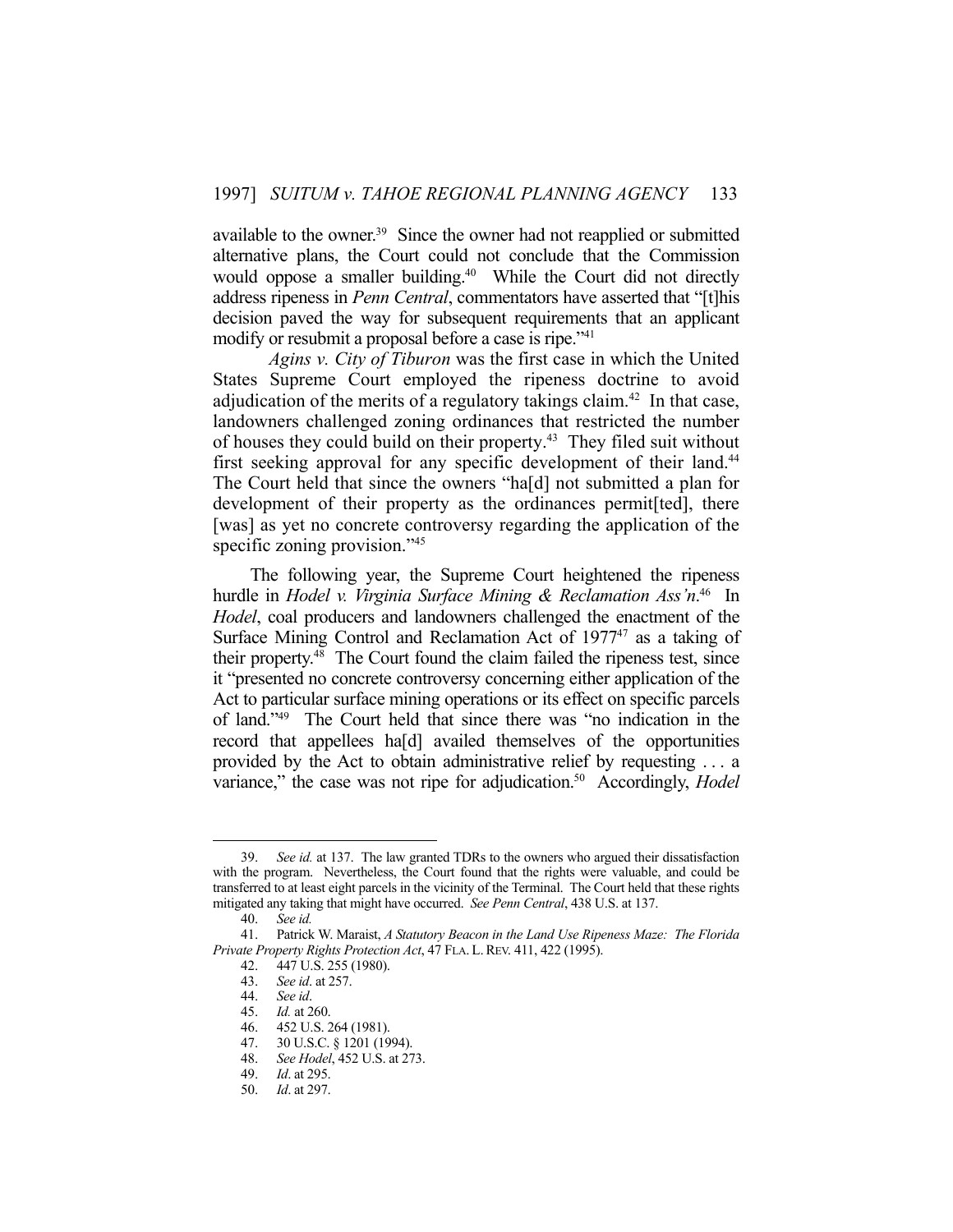established that, where a regulation provides possible variances from its requirements, a landowner must seek such variances to ripen her claim.<sup>51</sup>

 Several years later, the Supreme Court confirmed *Hodel*'s holding in *Williamson County Regional Planning Commission v. Hamilton Bank of Johnson City*. 52 In that case, a local planning commission in Tennessee rejected a developer's plan to build a residential complex because it was not consistent with the town's zoning ordinances and subdivision regulations for eight different reasons.<sup>53</sup> The Court held that the claim was not ripe, because the developer had failed to seek variances that "would have allowed it to develop the property according to its proposed plat."54 By failing to seek variances, the landowner had not yet obtained a final decision regarding the allowable use of his property.<sup>55</sup> Consequently, *Williamson County* tightened the test outlined in *Hodel* and asserted that, in order to ripen a takings claim, a landowner must "resort to the procedure for obtaining variances . . . [and obtain] a conclusive determination by the Commission whether it would allow [the proposed development]...."56

In *MacDonald, Sommer & Frates v. County of Yolo*,<sup>57</sup> the Court further refined the elements of the ripeness test established in *Williamson County*. 58 In *MacDonald*, a developer submitted a tentative subdivision map to a local planning commission detailing a plan to subdivide his property into 159 single and multi-family residential lots.<sup>59</sup> commission rejected the plan because it provided insufficient access to the subdivision by a public street and did not provide for adequate sewer and water service.<sup>60</sup> Additionally, the local Sheriff's Department could not provide sufficient protection for the area.<sup>61</sup> The landowner immediately filed suit for damages and an injunction.<sup>62</sup> Following the test outlined in *Williamson County*, the Court held that the landowner's claim was unripe because the regulation's effect on the value of the developer's property could not be determined until a final decision was made

 <sup>51.</sup> *See* Suitum v. Tahoe Reg'l Planning Agency, 117 S. Ct. 1659, 1666 (1997).

 <sup>52. 473</sup> U.S. 172 (1985).

 <sup>53.</sup> The eight reasons included problems of density, grade, "length of two cul-de-sacs, the grade of various roads, the lack of fire protection, the disrepair of the main-access road, and the minimum frontage." *Id.* at 181.

 <sup>54.</sup> *Id*. at 188.

 <sup>55.</sup> *See id.* at 190.

 <sup>56.</sup> *Id.* at 193.

<sup>57. 477</sup> U.S. 340 (1986).<br>58. See id.

 <sup>58.</sup> *See id.* 

 <sup>59.</sup> *See id*. at 342.

 <sup>60.</sup> *See id*. at 342-43.

 <sup>61.</sup> *See id.* at 343.

 <sup>62.</sup> *See id.* at 344.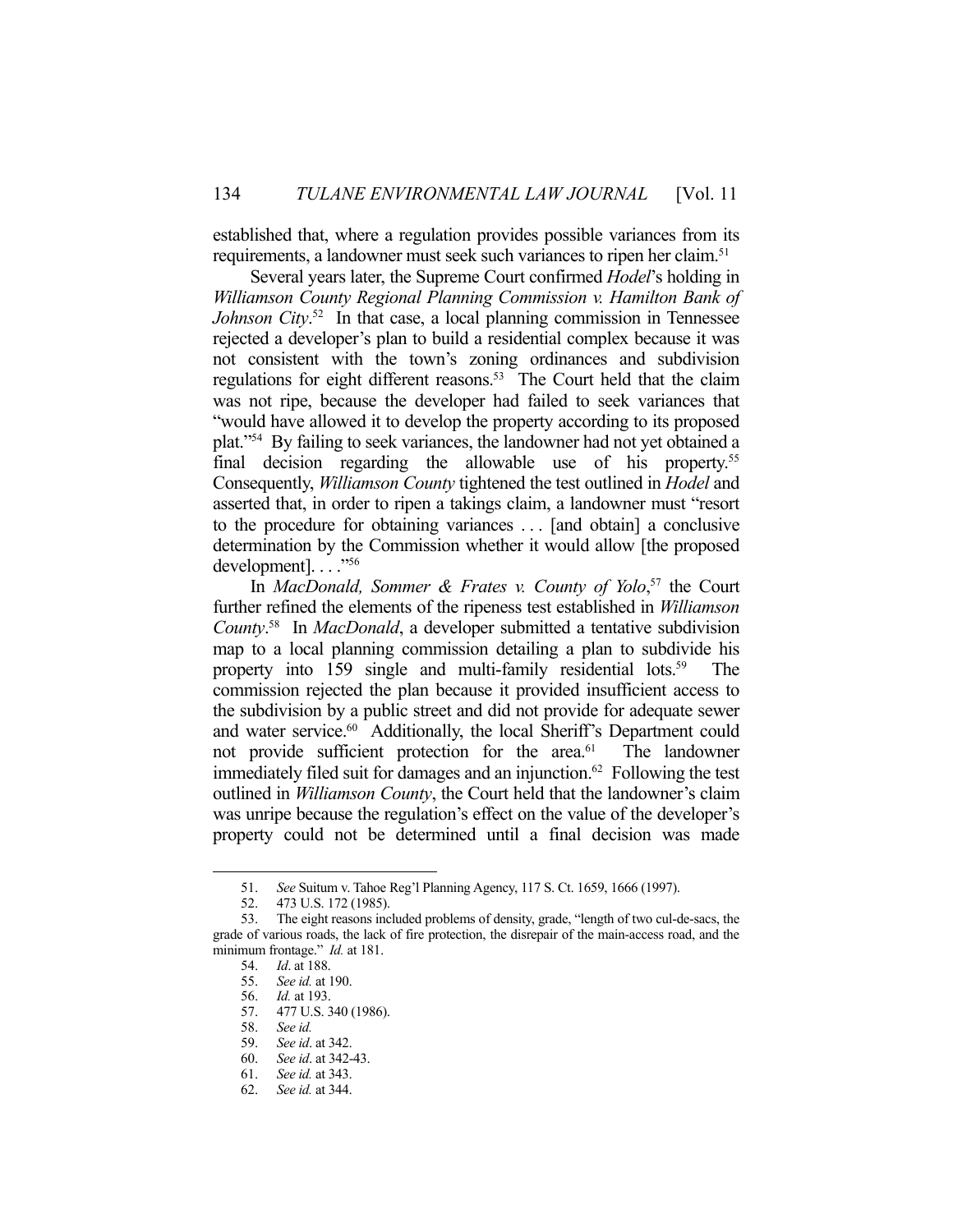regarding how the regulations applied to his property.<sup>63</sup> Both courts below "[left] open the possibility that some development [would be] permitted."64 In a frequently quoted passage, the Court explained that "local agencies charged with administering regulations governing property development are singularly flexible institutions; what they take with the one hand they may give back with the other."<sup>65</sup>

Six years later, in *Lucas v. South Carolina Coastal Council*,<sup>66</sup> the Supreme Court again adjusted the ripeness doctrine's employment in land use cases, by applying the futility exception.67 In *Lucas*, a developer purchased two lots located in a residential beach community in South Carolina, on which he planned to build single family homes. $68$  At the time of purchase, the landowner was not required to obtain a permit to develop the lots.<sup>69</sup> Two years after the purchase, however, the South Carolina Beachfront Management  $Act^{70}$  established a baseline marking the points where beach erosion had occurred during the previous forty  $years.<sup>71</sup>$  The Act, in turn, prohibited the building of occupiable improvements seaward of the line and provided no exceptions.<sup>72</sup> Since the developer's land was seaward of the baseline, he filed suit. 73 The Council argued that the landowner's claim was not ripe because he had not applied for a special permit under a "late-created" amendment to the Act.74 The Supreme Court held that, since the South Carolina court did not rest its judgment on ripeness grounds, "it would not accord with sound process to insist that Lucas pursue the late-created 'special permit' procedure before his takings claim [could] be considered ripe."75 Consequently, the *Lucas* Court applied the futility exception and held that "such a submission would have been pointless" since the Council had stipulated that even if there had been an application, no building permit would have been issued.76

 <sup>63.</sup> *See id.* at 349, 352-53 (citing Williamson County Reg'l Planning Comm'n v. Hamilton Bank of Johnson City, 473 U.S. 172, 186 & 190 n.11 (1985)).

 <sup>64.</sup> *Id*. at 352.

 <sup>65.</sup> *Id.* at 350.

 <sup>66. 505</sup> U.S. 1003 (1992).

 <sup>67.</sup> *See id*.

 <sup>68.</sup> *See id.* at 1006-07.

 <sup>69.</sup> *See id*. at 1008.

 <sup>70.</sup> S.C. CODE ANN. § 48-39-10 to –360 (Law Co-op. 1976 & Supp. 1997).

 <sup>71.</sup> *See Lucas*, 505 U.S. at 1008 (quoting S.C. CODE ANN. § 48-39-280(A)(2) (Supp. 1988)).

 <sup>72.</sup> *See id*. at 1009.

 <sup>73.</sup> *See id.*

 <sup>74.</sup> *See id*. at 1011.

 <sup>75.</sup> *Id.* at 1012.

 <sup>76.</sup> *Id.* at 1012 n.3.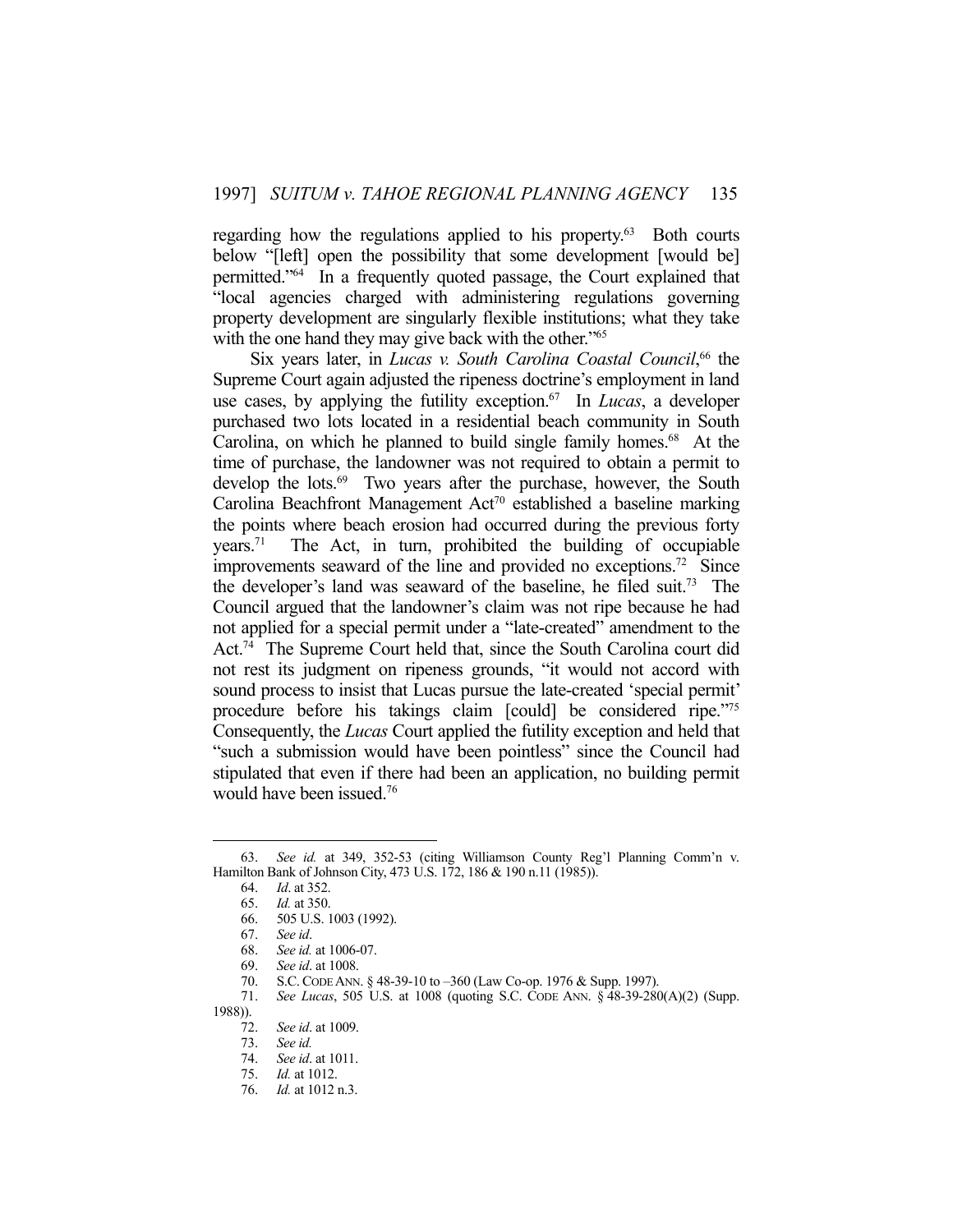# III. THE COURT'S DECISION

 In the noted case, the United States Supreme Court followed the principles it established in previous opinions to examine the ripeness of Suitum's takings claim. The Court systematically rejected each of TRPA's arguments that Suitum's claim was not ripe for adjudication.

 The Court first rejected the lower courts' finding that a final decision regarding Suitum's land was outstanding because she did not obtain or transfer her TDRs.77 The Court held that this was not the type of "final decision" required by the *Williamson County* line of cases.78 Those cases involved the inability to determine the development permitted on a parcel when its use was subject to a regulatory agency's discretion that had not yet been exercised.<sup>79</sup> No question of this sort arose in the noted case.<sup>80</sup> The majority emphasized that both parties in the noted case agreed on the TDRs to which Suitum was entitled, and no agency decision was necessary for her to receive or sell them.<sup>81</sup> In this regard, the TDRs in the noted case differed from the variances potentially available to the plaintiffs in *Williamson County*. According to the Court's analysis, the only decision remaining was the TRPA's approval of a particular transfer of TDRs to ensure that a buyer could lawfully use them.82 The Court summarized this argument by holding that whether a sale of the TDRs could be completed was different from whether the TDRs were saleable.<sup>83</sup>

 Next, the Court dismissed the TRPA's argument that values had not been attributed to Suitum's TDRs.<sup>84</sup> Once again, the majority stressed that little or no uncertainty remained regarding the TDRs, and no decision remained unsettled regarding whether Suitum was entitled to receive any TDRs.85

 Finally, the Court discarded the TRPA's argument that Suitum's claim was unripe under the "fitness for review" test outlined in *Abbott Laboratories v. Gardner*. 86 In *Abbott Laboratories*, a group of drug manufacturers sought review of an FDA labeling regulation that had not yet been enforced against them.<sup>87</sup> The manufacturers claimed that the

 <sup>77.</sup> *See* Suitum v. Tahoe Reg'l Planning Agency, 117 S. Ct. 1659, 1667 (1997).

 <sup>78.</sup> *Id.*

 <sup>79.</sup> *See id*.

 <sup>80.</sup> *See id.*

 <sup>81.</sup> *See id.* at 1667.

 <sup>82.</sup> *See id.* at 1667-68.

 <sup>83.</sup> *See id*. at 1668.

 <sup>84.</sup> *See id*.

 <sup>85.</sup> According to TRPA, Suitum's probability of getting TDRs was 100%. *See id.* at 1659, 1668.

 <sup>86.</sup> *Id.* at 1669 (citing Abbott Laboratories v. Gardner, 387 U.S. 136 (1967)).

 <sup>87.</sup> *See* Abbott Laboratories v. Gardner, 387 U.S. 136, 138-39 (1967).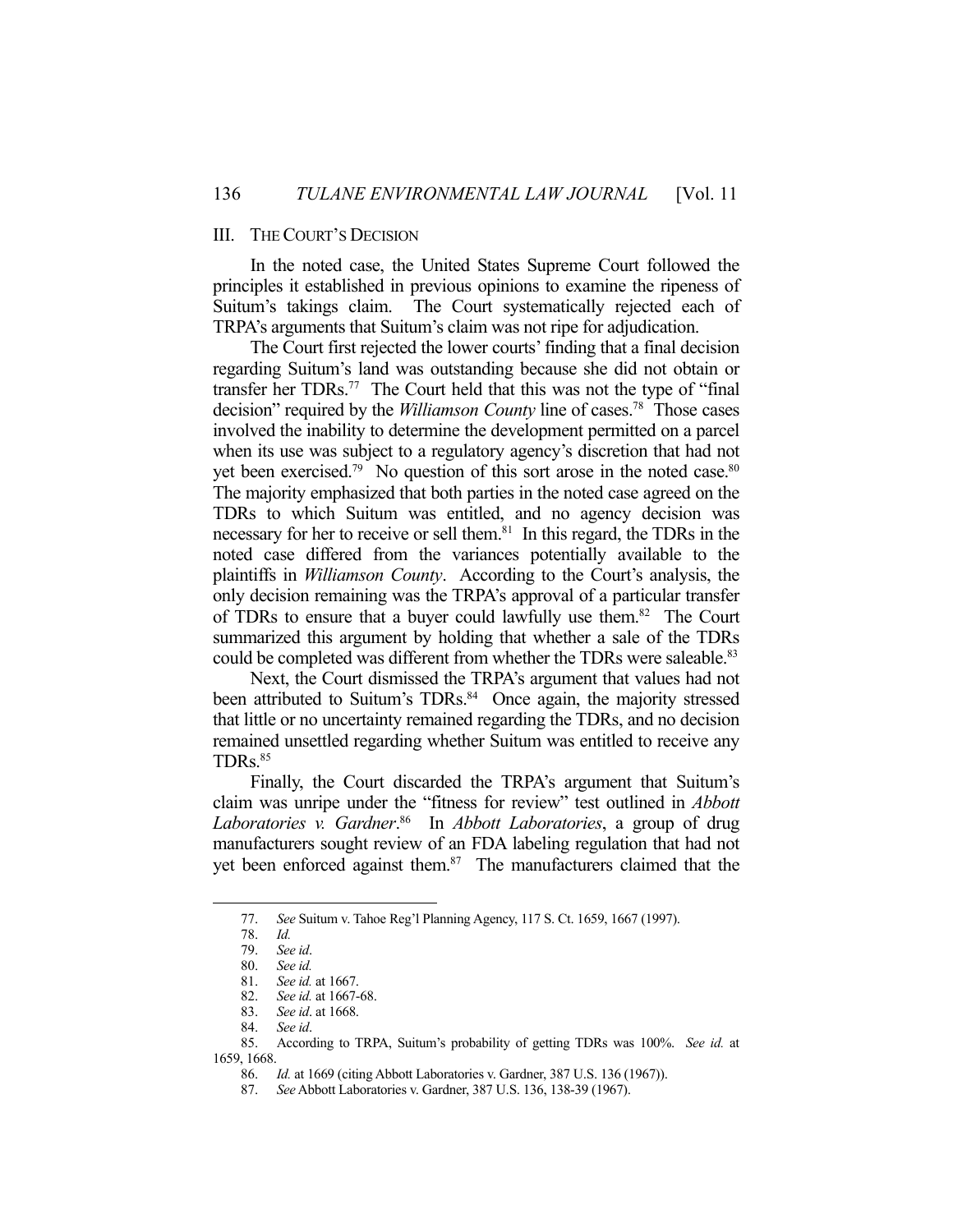FDA lacked the statutory authority to impose the new labeling requirement on them.<sup>88</sup> The FDA asserted that the manufacturers' claim was not ripe because the regulation had not yet been enforced.<sup>89</sup> Ultimately, the court created a balancing test, where the "fitness of the issues for judicial decision and the hardship to the parties of withholding court consideration" were weighed against each other.<sup>90</sup>

 The Court in the noted case decided that *Abbott Laboratories* was not relevant and distinguished it from the case at bar.<sup>91</sup> While the drug manufacturers in *Abbott Laboratories* challenged the FDA's authority to enforce a regulation, Suitum never actually challenged the validity of the TRPA's land use regulations.<sup>92</sup> Instead, Suitum assumed that TRPA could validly impede her land development.<sup>93</sup> Similarly, her challenge to the TDRs centered on their value, not their lawfulness.<sup>94</sup> Finally, unlike the manufacturers in *Abbott Laboratories*, Suitum sought payment for a regulation's effects, not freedom from the regulation.<sup>95</sup>

 Through its reliance on precedent and its fact specific analysis of the final decision requirement, the Court in the noted case uniformly rejected each of the TRPA's contentions, and held that Suitum's claim was ripe for adjudication.96 Ultimately, the Court held that Suitum had received a "final decision" compatible with the test outlined in *Williamson County*. 97 As a result, the Court vacated the judgment of the court of appeals.<sup>98</sup> Since Suitum's claim was deemed ripe, she successfully fulfilled the first hurdle to her regulatory takings claim.<sup>99</sup> The second hurdle, which required a demonstration that Suitum sought compensation through the procedures available to her, went unconsidered. The Court relegated analysis of this pivotal issue to the court of appeals on remand.<sup>100</sup>

<u>.</u>

- 91. *See Suitum*, 117 S. Ct. at 1669.
- 92. *See id*. at 1669-70.
- 93. *See id*. at 1670.
- 94. *See id*.
- 95. *See id.* at 1669.
- 96. *See id.* at 1670.
- 97. *See id.* at 1670.
- 
- 98. *See id.* See id. at 1659, 1670.

 100. *See id*. at 1665 n.8. "In its Opinion, the Supreme Court indicated that upon remand, [the Ninth Circuit] should consider the second prong of the two-part test from Williamson County.... Because this issue was not addressed by the district court nor raised before [the Ninth Circuit], it is best considered by the district court in the first instance." Suitum v. Tahoe Reg'l Planning Agency, 123 F.3d 1322, 1322 (9th Cir. 1997) (remanding the case to the district court for further proceedings)*.*

 <sup>88.</sup> *See id*. at 139.

 <sup>89.</sup> *See id*.

 <sup>90.</sup> *Id*. at 149.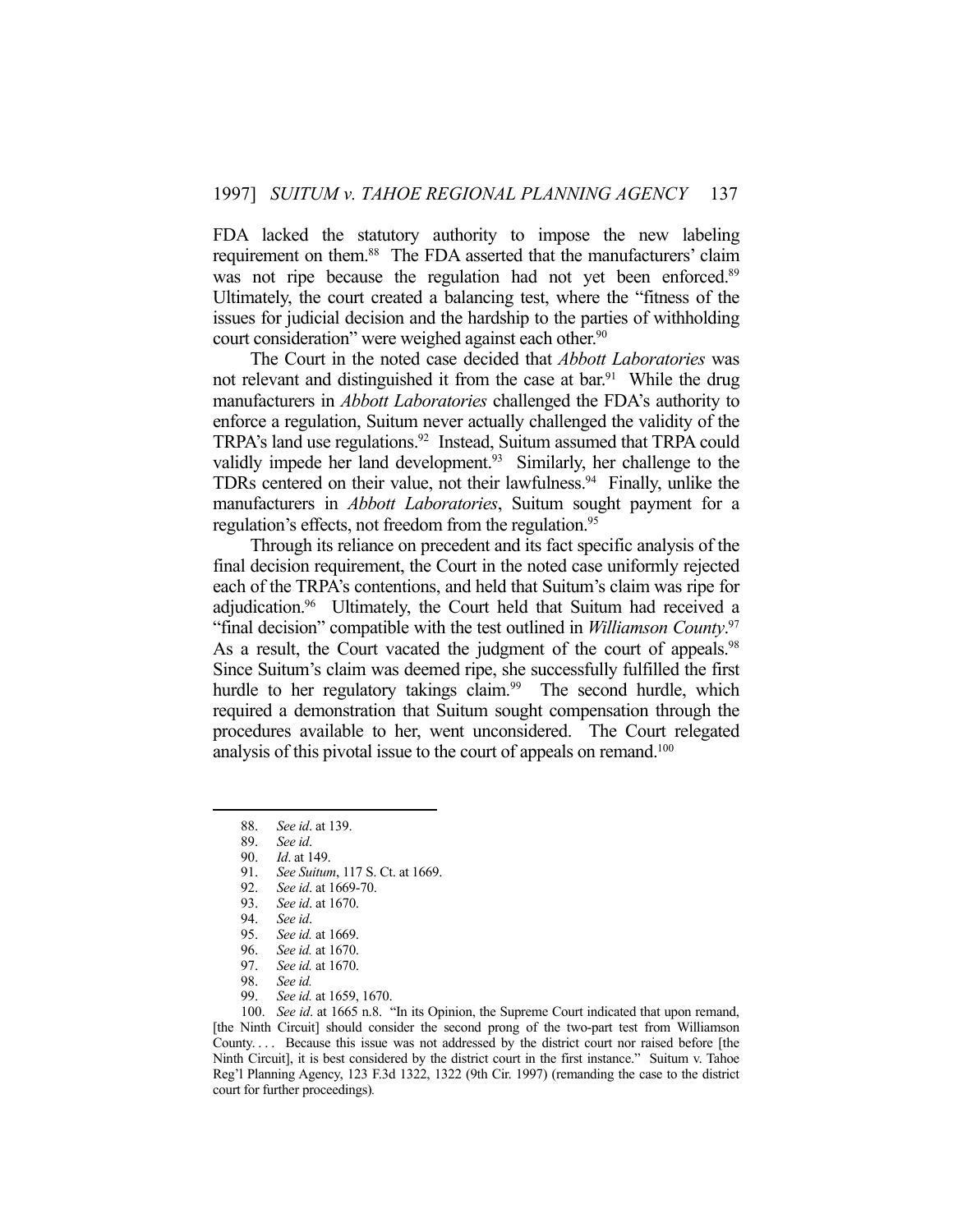Justice Scalia wrote the concurring opinion in the noted case, and was joined by Justices O'Connor and Thomas.<sup>101</sup> The three concurring justices disagreed with the majority's consideration of whether the TRPA should have reached a final decision on Suitum's ability to sell her TDRs, and whether the value of Suitum's TDRs had to be established at all.102 According to Scalia, these questions were not relevant to whether or not Suitum's takings claim was ripe under the "final decision" requirement.<sup>103</sup> Scalia criticized the majority opinion for focusing on the vagaries of the final decision test, instead of examining the more precise formulations that were available.104 Additionally, Justice Scalia questioned the majority's complete failure to discuss *Lucas v. South Carolina Coastal Council*. 105

 Scalia also asserted that TDRs "ha[d] nothing to do with the use or development of the land to which they are . . . 'attached,'" and should be considered new rights conferred upon the landowner in exchange for the taking, rather than a reduction of the taking.106 He professed that "[p]utting TDRs on the taking rather than the just compensation side of the equation (as the Ninth Circuit did below) [was] a clever, albeit transparent, device that [sought] to take advantage of a peculiarity of [American] takings clause jurisprudence...."<sup>107</sup> He distinguished the noted case from *Agins*, *Williamson County*, and *MacDonald*, because the government in all three of those cases had not determined whether any of the proposed plans would be approved or if variances would be permitted.108

 In conclusion, Scalia contended that one could easily resolve whether or not there was a "final decision" in the noted case solely by looking to the "fixing of [Suitum's] rights to use and develop her land."<sup>109</sup> TRPA denied Suitum permission to construct a house on her property because the lot was located within a SEZ.<sup>110</sup> Once the TRPA conceded that it "kn[ew] the full extent of the regulation's impact in restricting [Suitum's] development of her own land," Scalia thought the final

 <sup>101.</sup> *Suitum*, 117 S. Ct. at 1670 (Scalia, J., concurring).

 <sup>102.</sup> *See id*.

 <sup>103.</sup> *See id*.

 <sup>104.</sup> *See id*.

 <sup>105.</sup> *See id.* at 1659, 1670.

 <sup>106.</sup> *Id.* at 1671.

 <sup>107.</sup> *Id*.

 <sup>108.</sup> *See id*.

 <sup>109.</sup> *Id.* at 1672.

 <sup>110.</sup> *See id.* at 1673.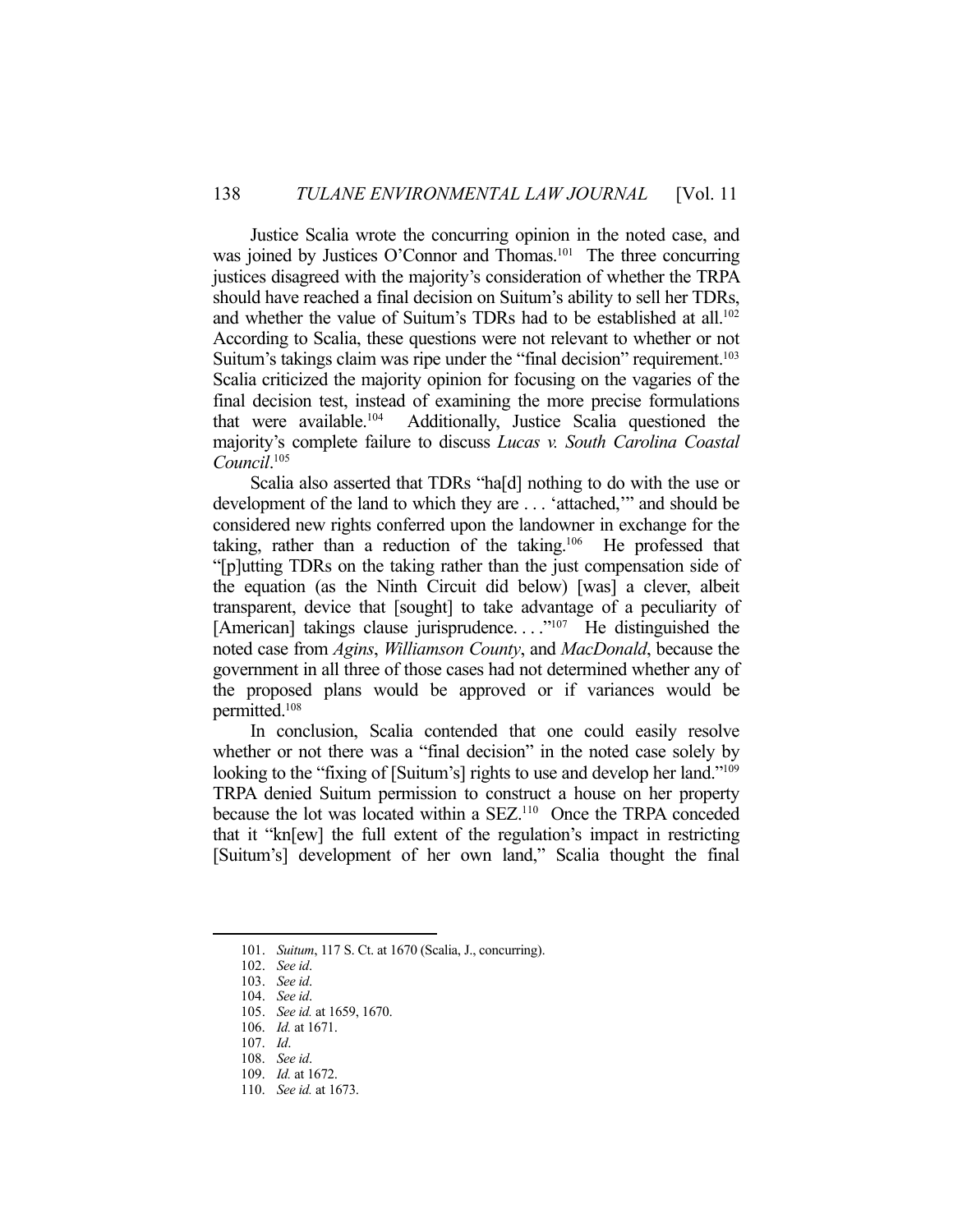decision requirement was fulfilled.111 Therefore, Justice Scalia concluded that a substantial part of the majority's analysis was unnecessary.112

### IV. ANALYSIS

 While the Court arguably went out of its way to find Suitum's claim ripe, its analysis of the final decision and the ripeness doctrine is in line with its previous decisions. Even though the opinion clarifies some cloudy issues, it leaves pivotal questions open for consideration. Since "[t]he hardest part of [a takings] case is proving to a court that the case is 'ripe' enough to go to trial,"113 these questions deserve discussion.

 The majority's failure to discuss *Lucas* at all in its opinion is noticeable and questionable, especially since *Lucas* is a recent landmark regulatory takings case. *Lucas*' absence from the majority opinion certainly makes the decision incomplete and the state of takings law unclear. Many commentators question how to read or apply the *Lucas* decision.114 Thus, by failing to utilize and elucidate the *Lucas* opinion in the noted case, the Court declined the opportunity to provide much needed guidance.

 *Lucas* is likely to have supported the Supreme Court's decision. In *Lucas*, the Court held that it was pointless for the developer to apply for a building permit because none would ever be issued.<sup>115</sup> Similarly, Suitum's TDRs would never be sold.<sup>116</sup> "By requiring Suitum to proceed in a TDR program that [had] not been successful, the TRPA [would be] . . . requiring [her] to proceed through 'unfair procedures.'"117 This would run counter to the Court's previous holdings in *MacDonald* and *Williamson County*. 118

 Similarly, it is surprising that the Court did not discuss *Penn Central* in further detail. In his concurring opinion, Scalia distinguished the noted

 <sup>111.</sup> *Id*.

 <sup>112.</sup> *Id.* at 1659, 1673.

 <sup>113.</sup> Michael M. Berger, *Eminent Domain and Land Valuation Litigation*, SB48 ALI-ABA 69, 71 (Jan. 1997).

 <sup>114. &</sup>quot;Some commentators claim that *Lucas* put an end to the futility exception, and that *Lucas* makes ripeness discretionary rather than a matter of subject matter jurisdiction." *See* Overstreet, *supra* note 28, at 100. "Another commentator claims that *Lucas* even 'modified existing [ripeness] doctrine significantly.'" *See id*. (quoting R. Jeffrey Lyman, *Finality Ripeness in Federal Land Use Cases From* Hamilton Bank *to* Lucas*,* 9 J. LAND USE & ENVTL. L. 101, 125 (1993)).

 <sup>115.</sup> *See* Lucas v. South Carolina Coastal Council, 505 U.S. 1003, 1012 n.3 (1992).

 <sup>116.</sup> *See supra* note 20 and accompanying text.

 <sup>117.</sup> Maraist, *supra* note 41, at 435.

 <sup>118.</sup> *See* MacDonald, Sommer & Frates v. County of Yolo, 477 U.S. 340, 350 n.7 (1986) (citing Williamson County Reg'l Planning Comm'n v. Hamilton Bank of Johnson City, 473 U.S. 172, 205-06 (1985) (Stevens, J., concurring)).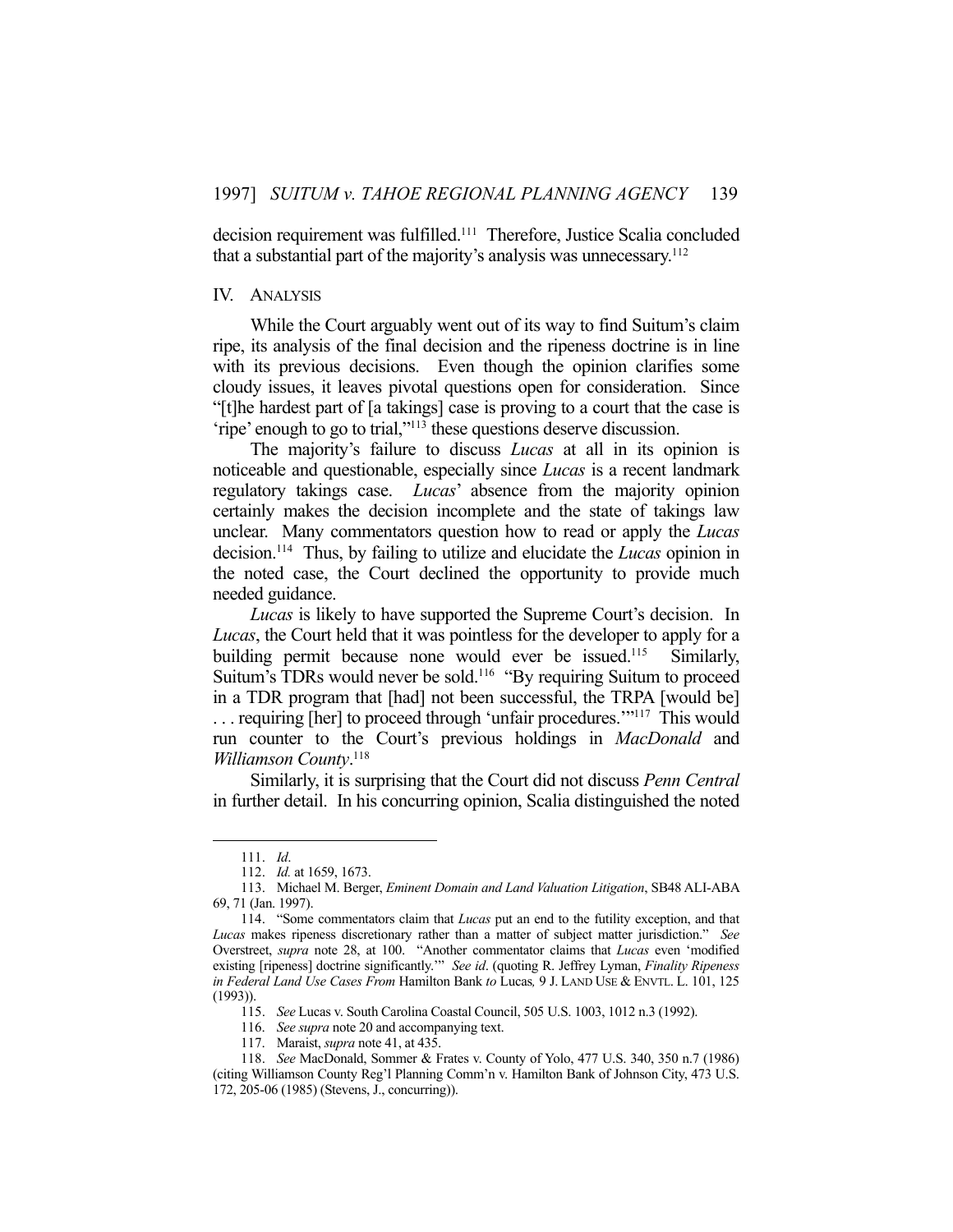case from *Penn Central* by emphasizing that the landowners in *Penn Central* owned at least eight nearby parcels that could benefit from their TDRs whereas Suitum owned no nearby land.119 Perhaps, however, *Penn Central* is more relevant than either Scalia or the majority suggest. One could certainly argue that the facts of the noted case parallel those of *Penn Central* more closely than those of *Williamson County* or *MacDonald*. The primary ground on which to distinguish the noted case from *Penn Central* might be that the regulation challenged in *Penn Central* was a landmark preservation statute, while the regulation challenged in the noted case was an environmental preservation law. However, in both cases agencies denied the development that landowners requested, and offered TDRs as just compensation. If the Court in the noted case had relied solely upon *Penn Central*, it should have reached its same conclusion regarding ripeness. Since the cases are so similar, however, applying the *Penn Central* decision here was likely to compel the Court to address the merits of Suitum's substantive takings claim. Perhaps the Court simply wanted to avoid analyzing the takings claim.<sup>120</sup>

 The Court seemingly utilized a limited portion of the authority available to it in order to reach the conclusion it desired. Its superficial analysis of significant precedent raises uncertainty regarding the application of this decision in future takings cases. Perhaps the decision leaves too much room for speculation. Since ripeness is a threshold issue in takings cases, its test should be comprehensive and uniform. The Court in the noted case failed to outline an appropriate analysis.

#### V. CONCLUSION

1

 Because regulatory agencies are doubtlessly aware that the final decision requirement serves as an impediment to plaintiffs in takings cases, the agencies can feasibly create schemes that prevent cases from ever becoming ripe. One study indicated that federal courts dismiss cases on ripeness grounds 94.4% of the time.121 Clearly, the ripeness doctrine is

 <sup>119.</sup> *See* Suitum v. Tahoe Reg'l Planning Agency, 117 S. Ct. 1659, 1672 (1997) (Scalia, J., concurring).

 <sup>120.</sup> In the introductory paragraph of the majority opinion, Justice Souter indicates that [the Court has] no occasion to decide, and [] do[es] not decide, whether or not [Suitum's] TDRs may be considered in deciding the issue of whether there has been a taking in this case, as opposed to the issue of whether just compensation has been afforded for such a taking. The sole question here is whether the claim is ripe for adjudication. . . .

*Suitum*, 117 S. Ct. at 1662.

 <sup>121.</sup> *See* Brian W. Blaesser, *Closing The Federal Courthouse Door On Property Owners: The Ripeness and Abstention Doctrines In Section 1983 Land Use Cases*, 2 HOFSTRA PROP. L.J.